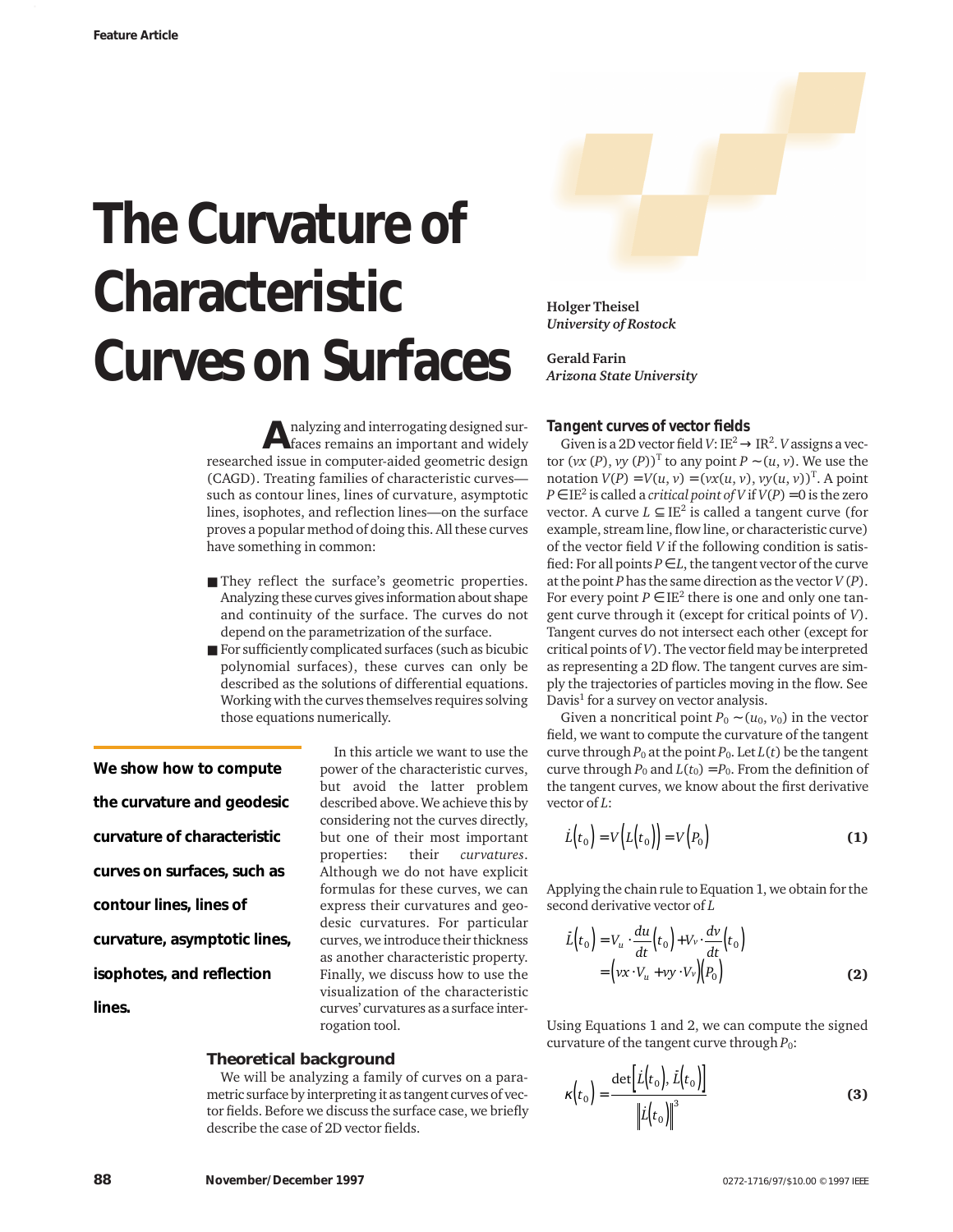From Equations 1, 2, and 3 we can compute the curvature of the tangent curve for every point of the vector field:

$$
\kappa\left(V\right) = \frac{\nu x \cdot \det\left[V, V_u\right] + \nu y \cdot \det\left[V, V_v\right]}{\left\|V\right\|^3}
$$

The curvature of tangent curves is only defined for noncritical points of the vector field. Further properties of  $\kappa$ (*V*) are discussed elsewhere.<sup>2</sup>

### *Tangent curves on surfaces*

Tangent curves on surfaces can be defined in two ways:

*v*

*V(u,v)*

**Definition 1.** Given is a surface  $$ and a map  $W: \mathbb{E}^2 \to \mathbb{R}^3$ . W relates any point of the domain of  $x$  to a vector in 3D. Together with x, *W* can be considered as relating any point  $\mathbf{x}(u, v)$  on the surface to a 3D vector *W*(*u*, *v*). *W* is called a vector field over the surface x.

A tangent curve defined by *W* is a curve on the surface where the tangent vector and the projection of  $W(u, v)$  into the tangent plane of

 $\mathbf{x}(u, v)$  have the same direction for every point of the curve. Figure 1 illustrates this definition.

Definition 2. Given is a surface x and a 2D vector field *V* in the domain of x. *V* produces a family of tangent curves in the domain. The maps of these domain curves onto the surface x are called tangent curves on the surface x. Figure 2 illustrates this definition.

We discuss the correlation between these definitions in the section "Corresponding vector fields on surfaces."

Throughout this article, we use the following notations and abbreviations:

$$
\dot{\mathbf{x}}(u,v)
$$
 and  $\dot{\mathbf{x}}(u,v)$ 

denote the first and second derivative vector of the tangent curve on **x** through  $\mathbf{x}(u, v)$  in the point  $\mathbf{x}(u, v)$ . (Since we deal with corresponding vector fields *W* and *V* in the following, we do not distinguish in the notation of **x** and **x** whether they are obtained from *W* or *V*.)

$$
\mathbf{n} = \mathbf{n}\left(u, v\right) = \frac{\mathbf{x}_u \times \mathbf{x}_v}{\|\mathbf{x}_u \times \mathbf{x}_v\|}
$$

is the *normalized normal vector* of the surface  $\mathbf{x}(u, v)$ . Furthermore, we use the classical abbreviations

 $E = \mathbf{x}_u \cdot \mathbf{x}_u, F = \mathbf{x}_u \cdot \mathbf{x}_v, G = \mathbf{x}_v \cdot \mathbf{x}_v$  $L = \mathbf{n} \cdot \mathbf{x}_{uu}, M = \mathbf{n} \cdot \mathbf{x}_{uv}, N = \mathbf{n} \cdot \mathbf{x}_{vv}$ 

*Corresponding vector fields on surfaces* A family of smooth curves on a parametric surface is



**1 A vector field** *W* **over a surface x. Shown are x,** *W,* **and the projection of** *W* **in the tangent plane of x for** two points  $(u_1,$ *v***1) and (***u***2,** *v***2).**



associated with a corresponding family of pre-image curves in the surface's domain. This family of curves is associated with a 2D vector field, namely the vector field of its derivatives. Instead of dealing with the surface curves directly, we relate them to this domain vector field.

*u*

**x**

Definition 3.Given is a surface x, a 2D vector field *V* in the domain of x and a 3D vector field *W* over x. *W* and *V* are called corresponding referring to the surface x, if the two families of tangent curves obtained from *W*(using definition 1) and *V* (using definition 2) are identical.

Definition 3 provides a reason to solve the following two problems:

- 1. Given is a surface x and a domain vector field *V*. We look for a corresponding vector field *W* over **x** as well as for the derivatives *x* and *x* of the tangent curves on x.
- 2. Given is a surface x and a vector field *W* over x. We look for a corresponding domain vector field *V*, for .  $\dot{\mathbf{x}}$  and  $\ddot{\mathbf{x}}$ .

We start with problem 1. Given a curve  $[u = u(t), v =$  $v(t)$ ] in the domain, we can easily compute the map of this curve on the surface and its first and second derivative vector (see Farin<sup>3</sup> for further discussion):

$$
\mathbf{x}(t) = \mathbf{x}(u(t), v(t))
$$
\n
$$
\dot{\mathbf{x}}(t) = (\dot{u} \cdot \mathbf{x}_u + \dot{v} \cdot \mathbf{x}_v)(t)
$$
\n
$$
\dot{\mathbf{x}}(t) = \begin{pmatrix} \ddot{u} \cdot \mathbf{x}_u + \ddot{v} \cdot \mathbf{x}_v + \dot{u}^2 \cdot \mathbf{x}_{uu} \\ +2 \cdot \dot{u} \cdot \dot{v} \cdot \mathbf{x}_{uv} + \dot{v}^2 \cdot \mathbf{x}_{vv} \end{pmatrix}(t)
$$
\n(5)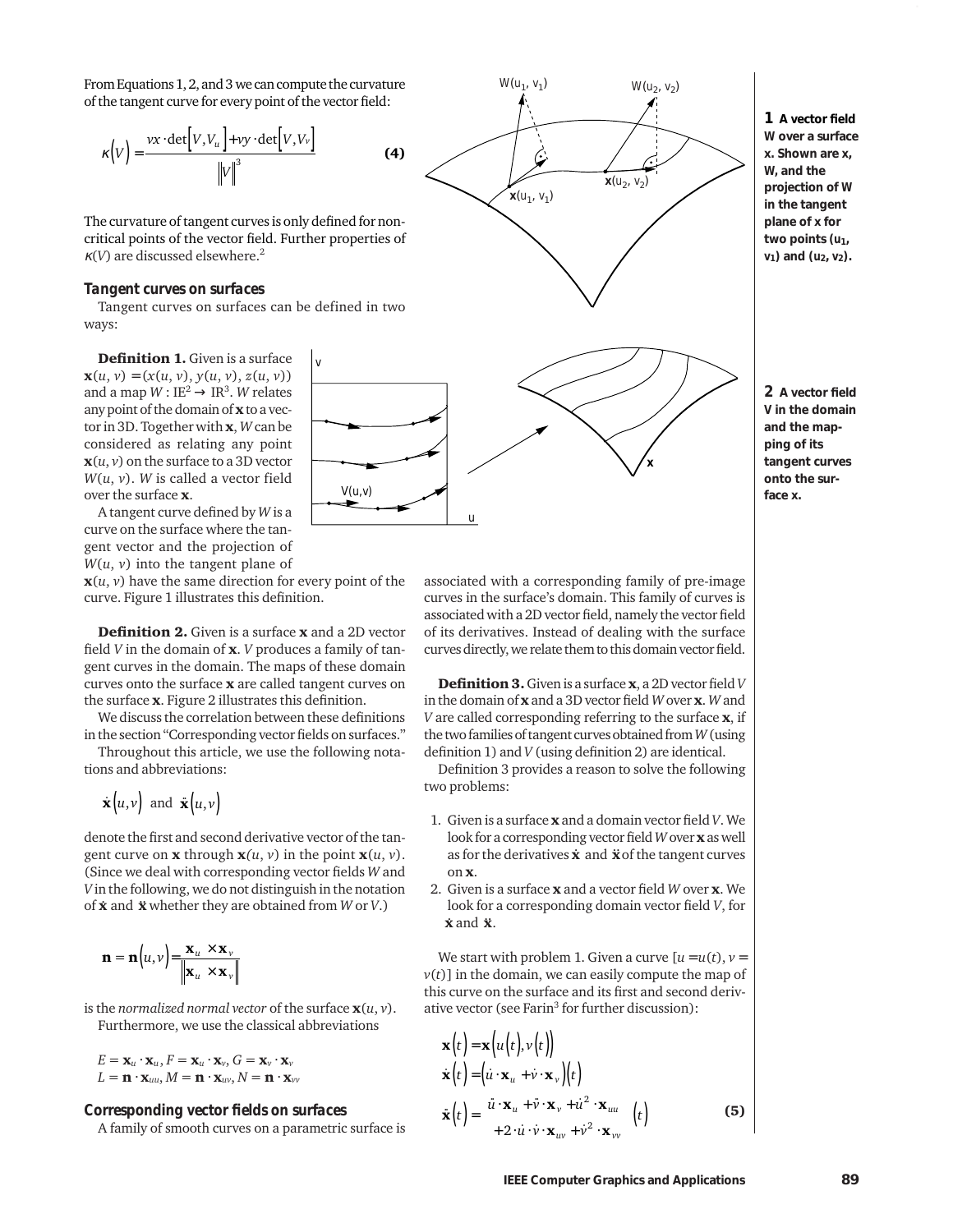**3 Geodesic curvature of a surface curve** *c***:** *cp* **is the projection of** *c* **into the tangent plane of**  $x = x(u)$ *v***). The geodesic curvature of** *c* **in x(***u***,** *v***) is the curvature of** *cp* **in x(***u***,** *v***).**



Considering the domain curve as a tangent curve in the domain defined by *V*, we know the first and the second derivative vector in any point of the domain from Equations 1 and 2:

$$
\begin{pmatrix} \dot{u} \\ \dot{v} \end{pmatrix} = V, \begin{pmatrix} \ddot{u} \\ \ddot{v} \end{pmatrix} = vx \cdot V_u + vy \cdot V_v \tag{6}
$$

A corresponding vector field to *V* is  $W = \dot{\mathbf{x}}$ .

Moving to problem 2, given the vector field *W* over x, the first derivative vector of the tangent curve is the projection of *W* onto the tangent plane for every point of the surface

$$
\dot{\mathbf{x}} = W - \left( W \cdot \mathbf{n} \right) \cdot \mathbf{n} \tag{7}
$$

To obtain a corresponding vector field *V*, we have to solve the linear system of equations

 $\dot{\mathbf{x}} = \nu x \cdot \mathbf{x}_u + \nu y \cdot \mathbf{x}_v$ 

This system consists of three equations and the two unknowns *vx* and *vy*. Since  $\dot{\mathbf{x}}, \mathbf{x}_u$ , and  $\mathbf{x}_v$  are all in one plane (namely in the tangent plane of  $x$ ), we can find a solution for any regularly parametrized surface:

$$
V = \begin{pmatrix} vx \\ vy \end{pmatrix} = \frac{1}{\|\mathbf{x}_u \times \mathbf{x}_v\|} \cdot \begin{pmatrix} \det[\mathbf{n}, W, \mathbf{x}_v] \\ -\det[\mathbf{n}, W, \mathbf{x}_u] \end{pmatrix}
$$
 (8)

Equation 8 has reduced problem 2 to problem 1.

since we know **x** and **x** for every point on **x**, we can compute the curvature  $\kappa$  of the tangent curves on the surface:

$$
\kappa = \frac{\left\| \dot{\mathbf{x}} \times \dot{\mathbf{x}} \right\|}{\left\| \dot{\mathbf{x}} \right\|^3}
$$

The geodesic curvature  $\kappa_g$  of a surface curve can be obtained by projecting the curve into the tangent plane and computing the curvature of this projected curve. See Figure 3 for an illustration.

Since the geodesic curvature can be interpreted as the curvature of a 2D curve, we can equip it with a sign. This sign gives additional information about the surface curves. We obtain the following equation for the geodesic curvature:

$$
\kappa_{g} = \text{sign}\left(\det\left[\dot{\mathbf{x}}, \ddot{\mathbf{x}}, \mathbf{n}\right]\right). \frac{\left\|\dot{\mathbf{x}} \times \ddot{\mathbf{x}}_{g}\right\|}{\left\|\dot{\mathbf{x}}\right\|^{3}}
$$
(10)

where

$$
\ddot{\mathbf{x}}_g = \ddot{\mathbf{x}} - (\dot{\mathbf{x}} \cdot \mathbf{n}) \cdot \mathbf{n}
$$

is the projection of  $\ddot{\textbf{x}}$  into the tangent plane.

#### *Thickness of tangent curves*

We consider the special case that a scalar field  $s(u, v)$ over x is given and the desired tangent curves are the equipotential lines of *s* on the surface. For this special case there is a simple way to draw a representation of these curves: Mark all points on the surface that have a value of *s*in a fixed (small) interval. The resulting lines on the surface are actually point sets with a changing thickness or distance between adjacent lines. This thickness can provide information about the behavior of the surface and the tangent curves.

The thickness of a tangent curve on a surface  $\mathbf{x}(u, v)$ denotes how rapidly the values of the scalar field change around  $\mathbf{x}(u, v)$ . A thin tangent curve indicates a strong change of the values of *s* around  $\mathbf{x}(u, v)$ .

We consider the scalar field *s*in the surface's domain. A measure of how much *s* changes around a point (*u*, *v*) is the magnitude of the gradient  $(s_u,s_v)^T.$  We only have to map this gradient vector onto the surface in an appropriate form. The magnitude of the resulting vector on the surface tells us how much *s* changes on the surface around the point  $\mathbf{x}(u, v)$ .

The projection x*gr* of the gradient vector—or to be precise, a vector perpendicular to the gradient vector but with the same magnitude—has the following equation:

$$
\mathbf{x}_{gr} = \frac{-s_v \cdot \mathbf{x}_u + s_u \cdot \mathbf{x}_v}{\left\| \mathbf{x}_u \times \mathbf{x}_v \right\|}
$$
(11)

Then the thickness  $th(u, v)$  of the tangent curve through  $\mathbf{x}(u, v)$  can be expressed in the form

$$
th = \frac{1}{\left\| \mathbf{x}_{gr} \right\|} \tag{12}
$$

Equations 11 and 12 show that *th* around a critical point tends to infinity.

#### (9) **Particular tangent curves on surfaces**

Now we want to apply the results from the section "Theoretical background" to particular tangent curves on surfaces, namely contour lines, lines of curvature, asymptotic lines, isophotes, and reflection lines. To do this, we only have to show how to compute the domain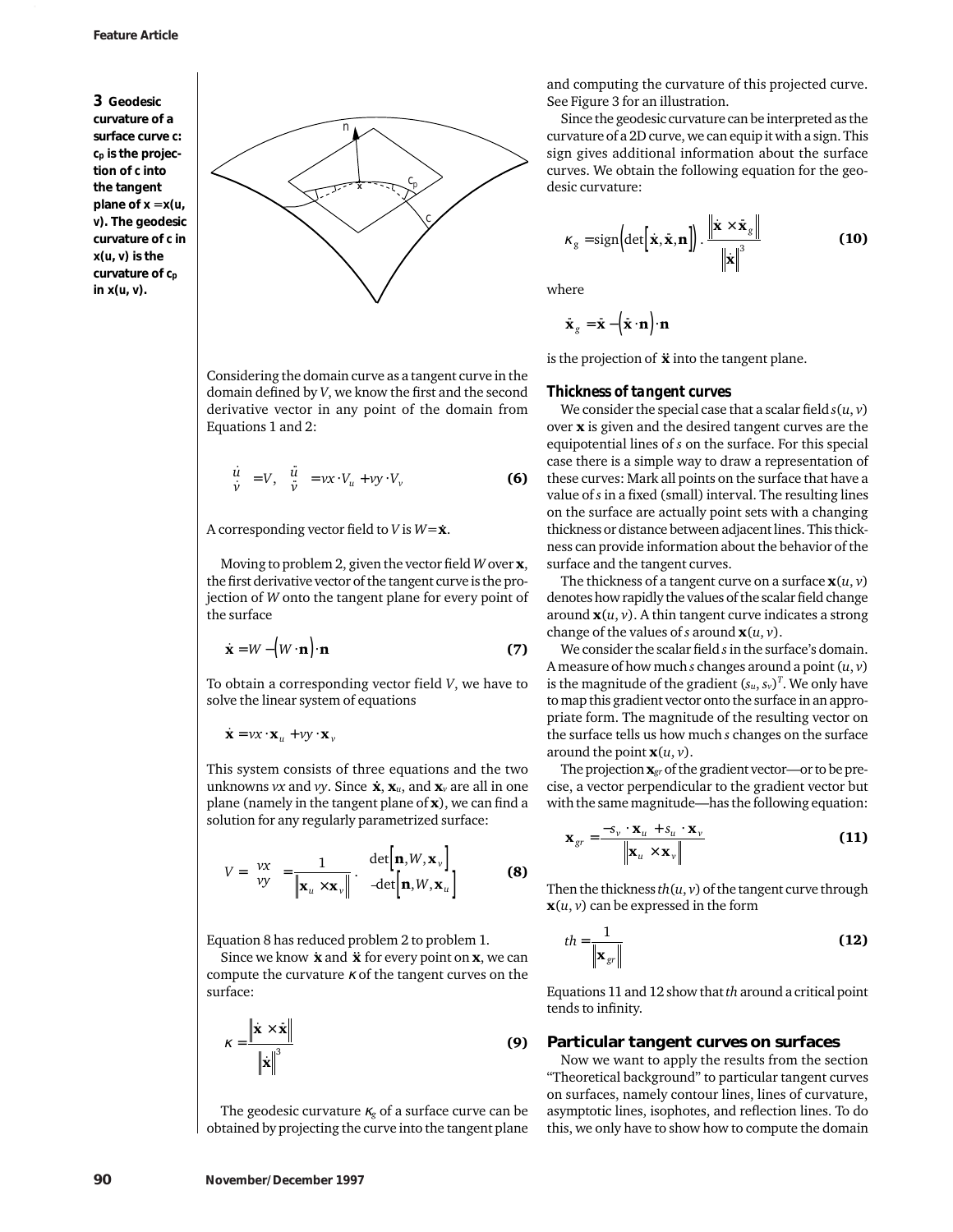vector field *V* (which corresponds to the tangent curves) and its partial derivatives.

#### *Contour lines*

A family of contour lines is defined by a normalized direction vector  $\mathbf r$  in the 3D space. We consider all planes perpendicular to **. The intersections of these planes** with the surface yield a family of curves on the surface the contour lines. Therefore, points on the surface are located on the same contour line referring to  $\mathbf r$  if the scalar field

$$
s(u, v) = \mathbf{r} \cdot (\mathbf{x} - (0, 0, 0)^T)
$$
 (13)

gives the same values for those points. Thus, contour lines are the equipotential lines of the scalar field *s*. The direction of these lines in the domain can be computed as the perpendiculars to the gradients. To obtain the directions of the contour lines in the domain, we compute

$$
V = \begin{pmatrix} -s_{v} \\ s_{u} \end{pmatrix} = \begin{pmatrix} -\mathbf{r} \cdot \mathbf{x}_{v} \\ \mathbf{r} \cdot \mathbf{x}_{u} \end{pmatrix}
$$
 (14)

which gives for the partial derivatives

$$
V_u = \begin{pmatrix} -\mathbf{s}_{uv} \\ \mathbf{s}_{uu} \end{pmatrix} = \begin{pmatrix} -\mathbf{r} \cdot \mathbf{x}_{uv} \\ \mathbf{r} \cdot \mathbf{x}_{uu} \end{pmatrix}, V_v = \begin{pmatrix} -\mathbf{s}_{vv} \\ \mathbf{s}_{uv} \end{pmatrix} = \begin{pmatrix} -\mathbf{r} \cdot \mathbf{x}_{vv} \\ \mathbf{r} \cdot \mathbf{x}_{uv} \end{pmatrix}
$$
(15)

The vector field corresponding to contour lines has a critical point iff  $\mathbf n$  and  $\mathbf r$  have the same direction. Contour lines across a surface's patch boundaries are *G*<sup>2</sup> continuous if the surface is  $G^2$  along the patch boundaries.4 Given *s*, *V*, and their partial derivatives, we can compute the contour lines' curvature, geodesic curvature, and thickness for every point on the surface (except for critical points).

#### *Lines of curvature*

Lines of curvature are the tangent curves of the principal directions. They're considered as a vector field on the surface. Since two principal direction vector fields (whose vectors remain perpendicular to each other) exist, we have two families of lines of curvature.

The principal directions in the domain of  $x$  are the solutions  $(vx, vy)^T$  of the quadratic equation:<sup>3</sup>

$$
\det \begin{bmatrix} vy^2 - vx \cdot vy & vx^2 \\ E & F & G \\ L & M & N \end{bmatrix} = 0
$$
 (16)

Equation 16 yields two solution classes of  $(vx, vy)^T$ (where a solution class contains only vectors of the same direction). We use the abbrevations *ha*, *hb*, *hc,* and *hd,* which are defined as

$$
\begin{pmatrix} ha \\ hb \\ hc \end{pmatrix} = \begin{pmatrix} E \\ F \\ G \end{pmatrix} \times \begin{pmatrix} L \\ M \\ N \end{pmatrix}
$$

 $hd = hb^2 - 4 \cdot ha \cdot hc$ 

Then we can write two representatives of Equation 16's solution classes—one for each class—in the form:

$$
V_1 = \begin{pmatrix} vx_1 \\ vy_1 \end{pmatrix} = \begin{pmatrix} -2 \cdot ha + hb - \sqrt{hd} \\ 2 \cdot hc - hb - \sqrt{hd} \end{pmatrix}
$$
 (17)

$$
V_2 = \begin{pmatrix} vx_2 \\ vy_2 \end{pmatrix} = \begin{pmatrix} -2 \cdot ha + hb + \sqrt{hd} \\ 2 \cdot hc - hb + \sqrt{hd} \end{pmatrix}
$$
 (18)

Applying basic differentiation rules gives the partial derivatives of  $V_1$  and  $V_2$ . Critical points have  $V_1 = (0, 0)^T$ and  $V_2 = (0, 0)^T$ . This occurs in (and only in) umbilical points of the surface.<sup>2</sup> Lines of curvature across the patch boundaries remain *G*<sup>2</sup> continuous if the surface is *G*<sup>3</sup> at the patch boundaries.3

#### *Asymptotic lines*

Asymptotic lines are defined by the vector field  $(vx, vy)<sup>T</sup>$  that satisfies<sup>3</sup>

$$
L \cdot vx^2 + 2 \cdot M \cdot vx \cdot vy + N \cdot vy^2 = 0
$$
 (19)

We have two real solution classes for a negative Gaussian curvature, one solution class for a zero Gaussian curvature, and only complex solutions for a positive Gaussian curvature.3 For a negative Gaussian curvature, the directions of the surface's asymptotic lines coincide with the directions of the Dupin's indicatrices (in this case a pair of hyperbolae). The defining geometric property of asymptotic lines is a zero normal curvature in every point of the surface. Here we only consider the case of a negative Gaussian curvature. We obtain the following as representatives of the two solution classes:

$$
V_1 = \left( \frac{N - M - \sqrt{M^2 - L \cdot N}}{L - M + \sqrt{M^2 - L \cdot N}} \right)
$$
  

$$
V_2 = \left( \frac{N - M + \sqrt{M^2 - L \cdot N}}{L - M - \sqrt{M^2 - L \cdot N}} \right)
$$

Critical points have  $V_1 = (0, 0)^T$  and  $V_2 = (0, 0)^T$ . This does not occur in areas of a negative Gaussian curvature.<sup>2</sup> Asymptotic lines across a surface's patch boundaries are  $G<sup>2</sup>$  continuous if the surface is  $G<sup>3</sup>$  at the patch boundaries.

#### *Isophotes*

Poeschl<sup>5</sup> discussed isophotes as a surface interrogation tool. We define a family of isophotes by an eye point  $\mathbf{e} = (ex, ey, ez)^T$ . The isophotes then become equipotential lines of the scalar field

$$
s(u,v) = \frac{(\mathbf{e} - \mathbf{x}) \cdot \mathbf{n}}{\|\mathbf{e} - \mathbf{x}\|}
$$
 (20)

on the surface. This means an isophote on a surface con-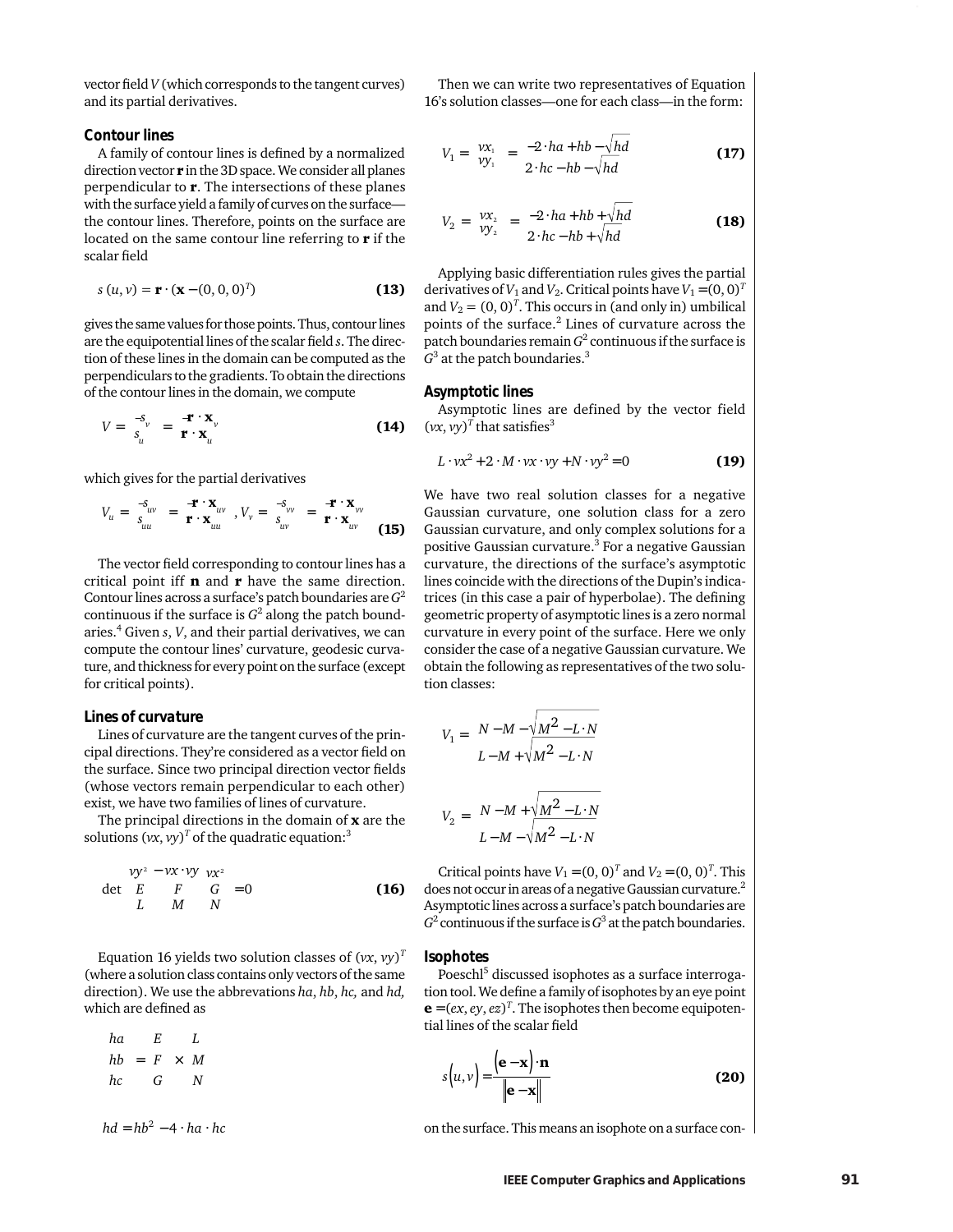**4 Reflection line** *l*′ **on the surface x:** *l*′ **is the mirror image of the straight line** *l***.**

**5 Reflection lines—definition of the surface y and the corresponding vector fields** *W* **and** *V.*



tains all surface points that have the same angle between the eye vector (that is, eye point minus surface point) and the surface normal  $\mathbf n$ . Silhouette lines are the special case  $s = 0$  of isophotes.

Similar to contour lines, we obtain the following for the domain vector field:

$$
V = \begin{pmatrix} -s_v \\ s_u \end{pmatrix}, V_u = \begin{pmatrix} -s_{uv} \\ s_{uu} \end{pmatrix}, V_v = \begin{pmatrix} -s_{vv} \\ s_{uv} \end{pmatrix}
$$
(21)

which yields the isophotes' curvature, geodesic curvature, and thickness.

The appearance of critical points depends on the choice of  $e$ . In fact, for every surface point  $x_0$  we can find an appropriate eye point so that the isophotes have a critical point in  $x_0$ . Therefore, critical points do not directly provide information about the surface's behavior.

Isophotes across patch boundaries on the surface remain  $G^2$  continuous if the surface is  $G^3$  at the patch boundaries.<sup>6</sup>

# *Reflection lines*

Reflection lines $^{7,8}$  are a standard surface interroga-

tion tool in car design. They can tell the viewer much about a surface's aesthetic qualities. Given is a surface x, an eye point e, a plane, and a family of parallel straight lines in the plane. The plane is called the light plane. The surface x is considered mirror-like. Reflection lines on the surface  $x$  are the mirror image of the family of straight lines in the plane while looking from the eye point **e** (see Figure 4).

The definition of reflection lines depends on a particular configuration. This configuration contains the eye point's location, the light plane, and the direction of the lines in the light plane. We want to compute the curvature of the reflection lines for a given surface and a given configuration.

Let *D* be the domain of the surface **x**. We define another surface y over *D*in the following way: For every point

> $(u, v) \in D$ , we take  $\mathbf{x}(u, v)$ , compute the surface normal  $\mathbf{n}(u, v)$  in  $\mathbf{x}(u, v)$ *v*), compute the reflected ray **a** of  $\mathbf{x} - \mathbf{e}$  in the tangent plane of  $\mathbf{x}(u, v)$ , and intersect this ray with the light plane given in the configuration. The intersection point of  $a$  and the light plane is considered as y(*u*, *v*) (see Figure 5).

> The surface **y** lies completely in the light plane. Therefore, all partial derivative vectors of  $\mathbf y$  remain in the light plane as well. Since we know the surface and the configuration, we can deduce the formula of **y** and its partial derivatives.

> We consider a vector field *W* over y, which has for every point the direction of the parallel straight lines in the light plane. This constant vector field produces the family of straight lines as tangent curves. We compute the vector field *V* in the

domain that corresponds to *W* over y (see Figure 5). *V* and its partial derivatives give the curvature and the geodesic curvature of the reflection lines. Theisel<sup>2</sup> provides a detailed description of the formulas of y, *V,* and their partial derivatives.

The thickness of reflection lines has a nice practical meaning—when analyzing a surface using reflection lines, a designer moves relative to the surface and observes how quickly the reflection lines move on the surface. Thus, the thickness becomes a measure of how quickly the reflection lines move.

To compute the thickness of the reflection lines, we have to find a scalar field *s* so that the reflection lines are the equipotential lines of *s*. We define a fixed straight line *l* in the light plane with the direction of *W* (see Figure 5). Then

$$
s = \text{dist}(\mathbf{y}, l) \tag{22}
$$

is the scalar field defining reflection lines. From Equation 22 we can compute the thickness similar to the case of contour lines and isophotes.

The appearance of critical points depends on the par-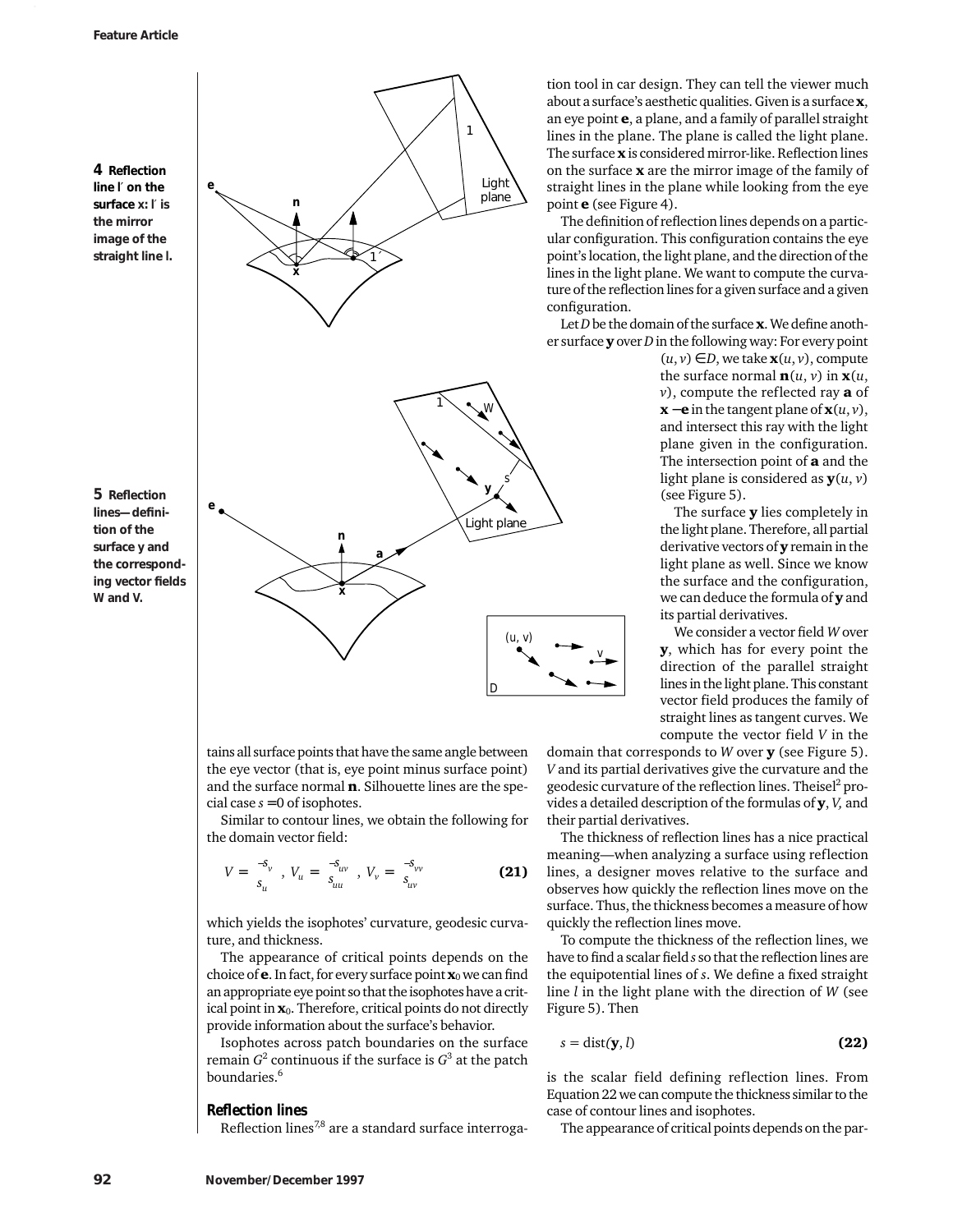

**6 Test surface—(a) line drawing of the patch boundaries and (b) ray-traced image.** 



**7 Color coding the curvature of vector fields.**

ticular configuration and thus does not provide direct information about the surface. Reflection lines across patch boundaries on the surface remain *G*<sup>2</sup> continuous if the surface is  $G^3$  at the patch boundaries.

# **Tangent curves and surface interrogation**

A surface designed by a CAD system may look perfect in the wireframe (and even in the shaded) representation. Nevertheless, the surface can have imperfections, an undesired behavior of characteristic properties, or areas that simply do not look nice. Surface interrogation algorithms point out these imperfections on the surface.

Surface interrogation algorithms focus on the following two points:

- 1. They point out geometric properties of the surface that can usually be described in mathematical terms. These properties can be geometric continuity at the patch boundaries, special points on the surface (flat points, umbilical points), convexity properties (change of the sign of the curvatures), and strong and frequent variations of the curvatures.
- 2. They give a global impression about smoothness and fairness of the surface.

A variety of surface interrogation algorithms have been developed that emphasize different aspects of these points. Hagen et al.<sup>6</sup> and Hahmann<sup>9</sup> presented surveys on such surface interrogation algorithms.

The tangent curves on surfaces discussed in the section "Particular tangent curves on surfaces" are well known as standard surface interrogation tools. For example, Beck $10$  discussed using contour lines and lines of curvature. In addition, Poesch<sup>15</sup> discussed isophotes, while Klass<sup>7</sup> and Kaufmann<sup>8</sup> discussed reflection lines.

It is also a standard method of surface interrogation to visualize surface properties by color coding them on the surface. Beck $^{10}$  and Dill $^{11}$  have visualized the Gaussian and the mean curvature of a surface.

In this section, we want to discuss the additional use

of the curvature plots and, if possible, the thickness plots of the characteristic curves on the surface as surface interrogation tools. This gives more information about the surface's geometric properties. In fact, the usual application of those characteristic curves gives us only first and second order information (that is, properties that contain only the first and second partial derivatives of the surface). Also, the visualization of Gaussian and mean curvatures covers only first and second order information of the surface.

Visualizations of the curvatures of lines of curvature, asymptotic lines, isophotes, and reflection lines gives additional third order information about the surface.

The test surface. Figure 6 shows the test surfacea shoe-shaped (nonrational) bicubic B-spline surface. This surface consists of  $15 \times 10$  patches and is  $C^2$  continuous at the patch borders. The top of Figure 6 shows a line drawing of the patch boundaries. The bottom shows the ray-traced image. For this picture, one light source was used in the same position as the eye point. We can hardly see any imperfections in these images of the surface.

Curvature and thickness for surface interrogation. We compute the curvature, geodesic curvature, and (if possible) thickness of the tangent curves for an appropriate number of surface points and color code these values. To do this, we use a color-coding map, which can be obtained in the following way: the curvature  $\kappa$  (which can lie anywhere between –∞ and ∞) is normalized to  $\kappa_{norm}$  in the interval  $\langle -1, 1 \rangle$  using the equation

$$
\kappa_{norm} = \text{sgn}(\kappa) \cdot \left(1 - e^{-\|\kappa\| \cdot \text{con}}\right)
$$
 (23)

where *con* represents a visualization's contrast. <sup>κ</sup>*norm* is color coded as shown in Figure 7. This way we obtain a color-coding map with the following properties: red for a positive value and green for a negative value. The higher the magnitude of the value, the lighter the color. In fact, a zero value gives black. If the value diverges to plus (minus) infinity, the red (green) color tends to white. The positive value *con* in Equation 23 can be considered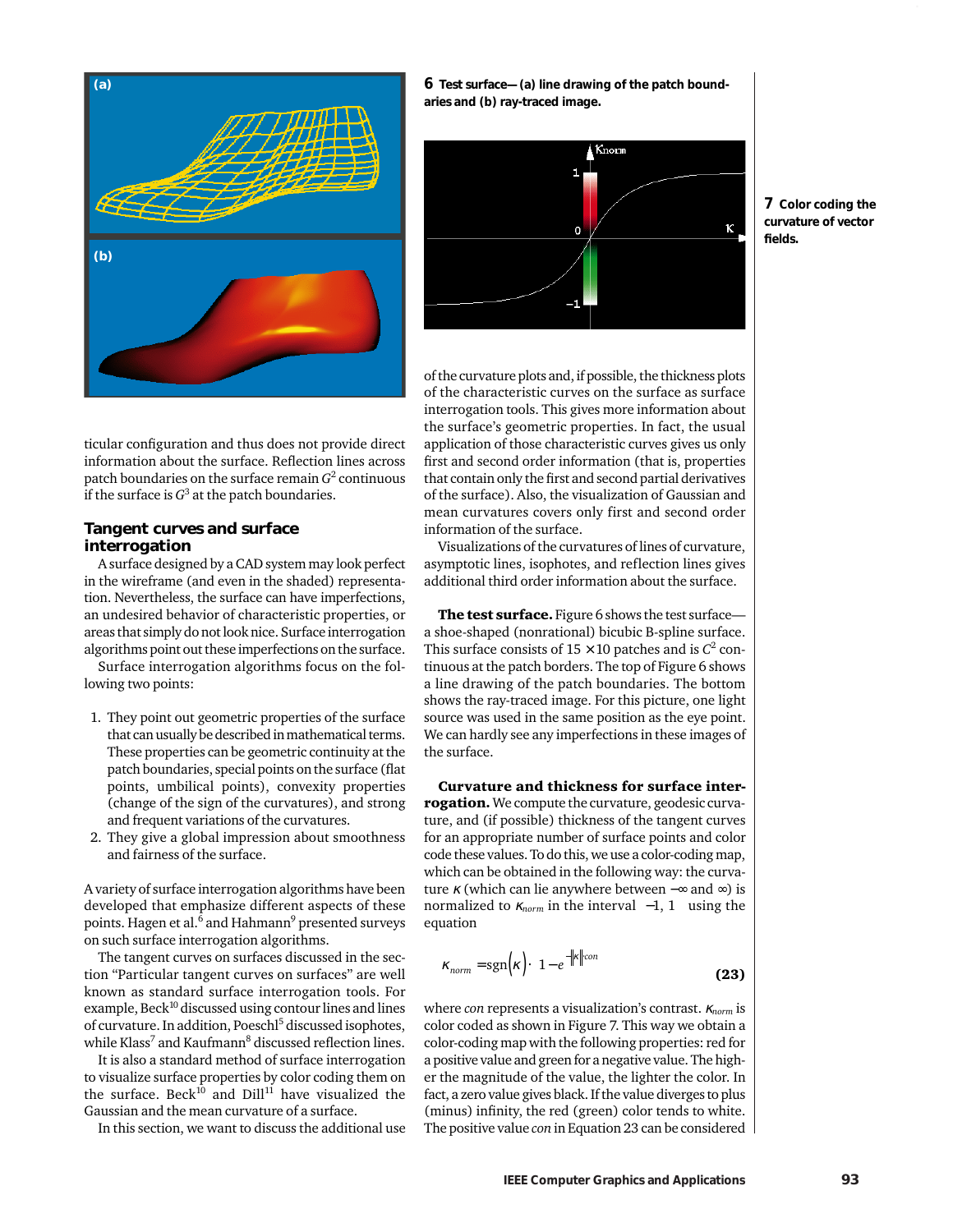**8 (a) Contour lines, (b) their thickness, (c) curvature, and (d) geodesic curvature.**



as the contrast of the visualization. Decreasing *con* leads to a darker picture but emphasizes the highlights. A visualization's contrast should be chosen interactively.

Using the color-coding map described above, critical points of the vector fields corresponding to the tangent curves can be detected as highlights in the visualization. If we render the surface using ray tracing, the choice of an appropriate number of surface points is easy we simply use one surface point for every pixel point. For other rendering techniques we have to pick out sample points on the surface and interpolate between them.

Contour lines. Figure 8a shows the usual contour line visualization described in the section "Thickness of tangent curves." Figure 8b is the visualization of the contour line thickness. The negative value of the thickness was computed and color coded in the way described above for the curvature. This picture looks like a shaded image of the surface, though it is not. Figure 8c shows the curvature plot of the contour lines, and Figure 8d shows their geodesic curvature. All four pictures treat the same family of contour lines.

The geodesic curvature plot shows frequent changes of the curvature sign (for example, changes of red and green areas) in the righthand part of the surface. This implies that the contour lines in this area have inflection points. This is hardly detectable from Figure 8a.

Because the visualization of the curvature and the geodesic curvature looks smooth, we cannot see the patch boundaries. This is an indicator for  $G^2$  continuity of the surface.

Lines of curvature. Figure 9a shows the numerical integration of the two families of the lines of curvature. Figure 9b shows their geodesic curvature. Figure 9c is a magnification of Figure 9b.

The curvature plots show two areas where the curvatures appear to be high and frequently changing—these areas are surrounded by a yellow line in Figure 9b. These are the areas where a redesign of the surface is necessary.

The curvature plots in Figure 9

**9 (a) The two families of lines of curvature, (b) their geodesic curvatures, and (c) magnification of Figure 9b.**

**10 Geodesic curvature of the two families of asymptotic lines (top) and magnifications (bottom).**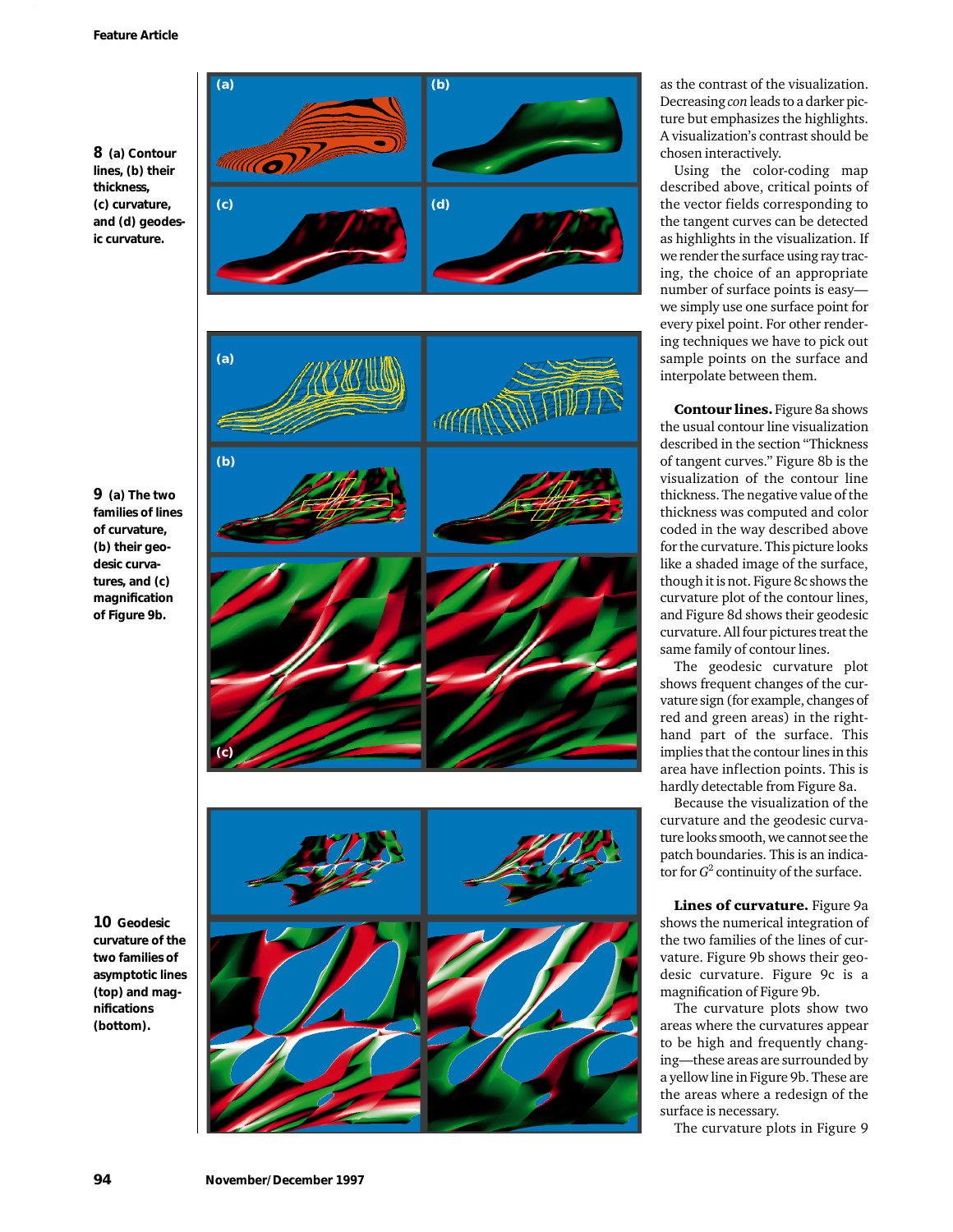show discontinuities at the patch boundaries. This shows that the surface is not  $G<sup>3</sup>$  continuous at the patch boundaries. The umbilical points of the surface can be detected as highlights in the curvature plots.

Asymptotic lines. The top of Figure 10 shows the geodesic curvature of the two families of asymptotic lines, and the bottom shows the magnifications. Since the asymptotic lines exist only for surface areas with a nonpositive Gaussian curvature, the areas with a positive Gaussian curvature are set to the background color. In our particular example, the curvature plot of asymptotic lines hardly provides new information in comparison to the curvature plot of the lines of curvature. This is because wide areas of the surface have a positive Gaussian curvature and therefore undefined asymptotic lines. However, discontinuities at the patch boundaries can be detected as well—the surface is not *G*<sup>3</sup> continuous.

Isophotes. Figure 11c shows the visualization of a family of isophotes on the surface, and Figure 11b shows the color coding of their thickness. This picture clearly shows wrinkles, that is, strip-shaped areas where bright and dark colors change rapidly. These are the areas where the isophote thickness detects the necessity of a redesign. In comparison to the thickness of contour lines, the thickness of isophotes show more of these critical areas. This happens because the isophote thickness contains second order information about the surface, whereas the contour line thickness contains only first order information.

Figure 11a shows the curvature of the isophotes, while Figure 11d shows their geodesic curvature. Figures 11e and 11f show the magnifications of Figures 11c and 11d, respectively. Also, the curvature plots show areas of high and rapidly changing curvatures (surround-

ed by a yellow line). The curvature discontinuities at the patch boundaries indicate the not-*G*<sup>3</sup> -property of the surface.

Reflection lines. Figure 12c shows the usual visualization of reflection lines on the surface. In this picture we can see aliasing effects near the edges of the



**<sup>11</sup> (a) Curvature of isophotes, (b) their thickness, (c) the isophotes, (d) geodesic curvature, (e) magnification of Figure 11c, and (f) magnification of Figure 11d.**



**12 (a) Curvature of reflection lines, (b) their thickness, (c) reflection lines, (d) geodesic curvature, (e) magnification of Figure 12c, and (f) magnification of Figure 12d.**

surface. These effects do not appear in the thickness and curvature plots because those plots contain only continuous color changes (except for the patch boundaries). Figure 12b shows the thickness of the reflection lines.

Here again we can detect areas where the thickness changes rapidly—approximately in the same areas as in the isophote thickness visualization.